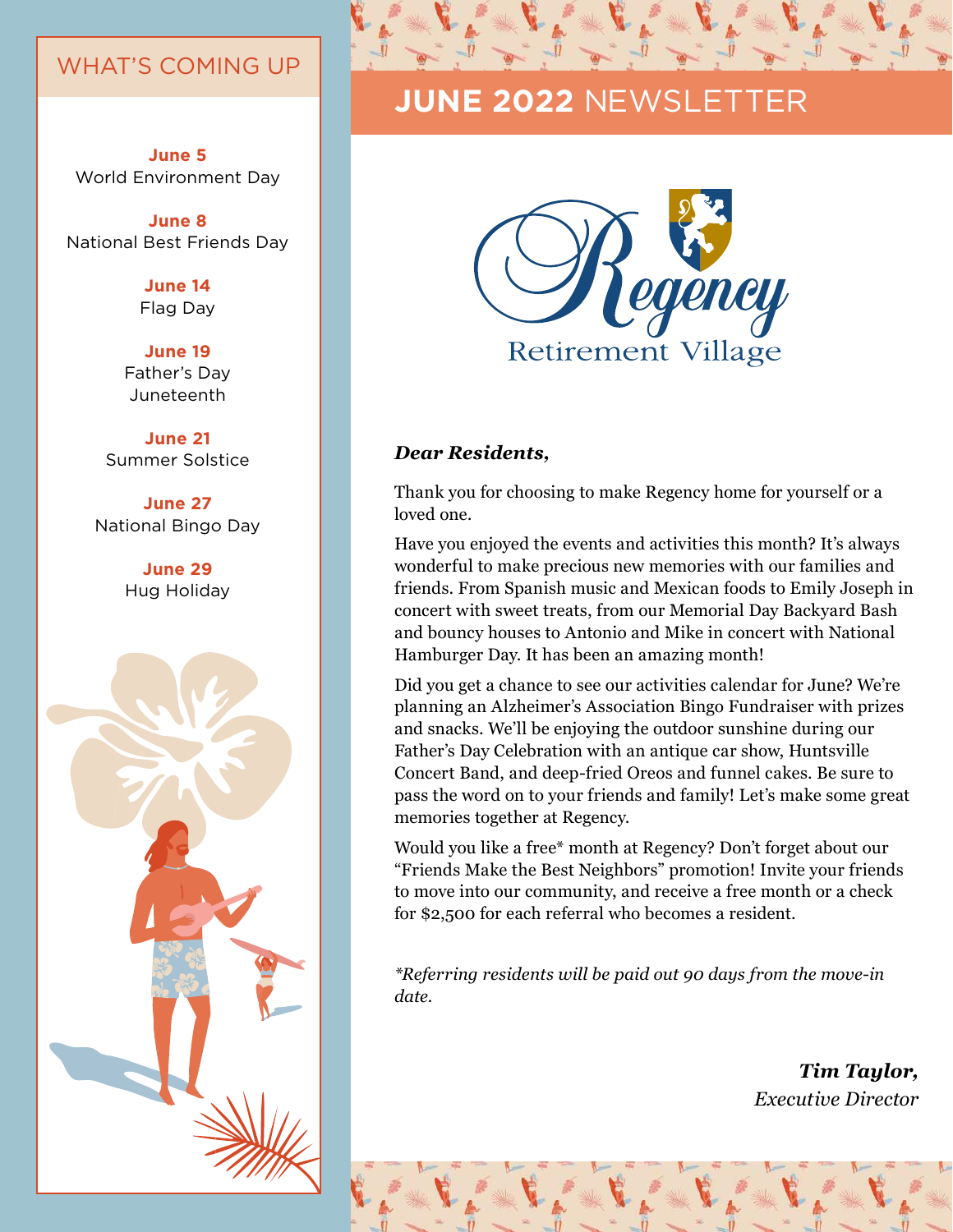

### **Easter Celebration**

We celebrated Easter as a family this year! Our Easter Parade had antique and decorated cars! The Steeping Stone Homeschoolers performed several skits and presentations. We had vendor tables with prizes and games, balloon animals, an Easter Egg hunt, a raffle and the Easter Bunny himself even showed up! Fantastic Times!



### **Employee Recognition Ceremony**

Who has the best employees in town? Why Regency, of course! On April 20th, we held a party in their honor, featuring the Employees of the Month and Year for 2021. Way to go ladies and gentlemen! Regency would like to thank all our team members for all that they do! They are amazing!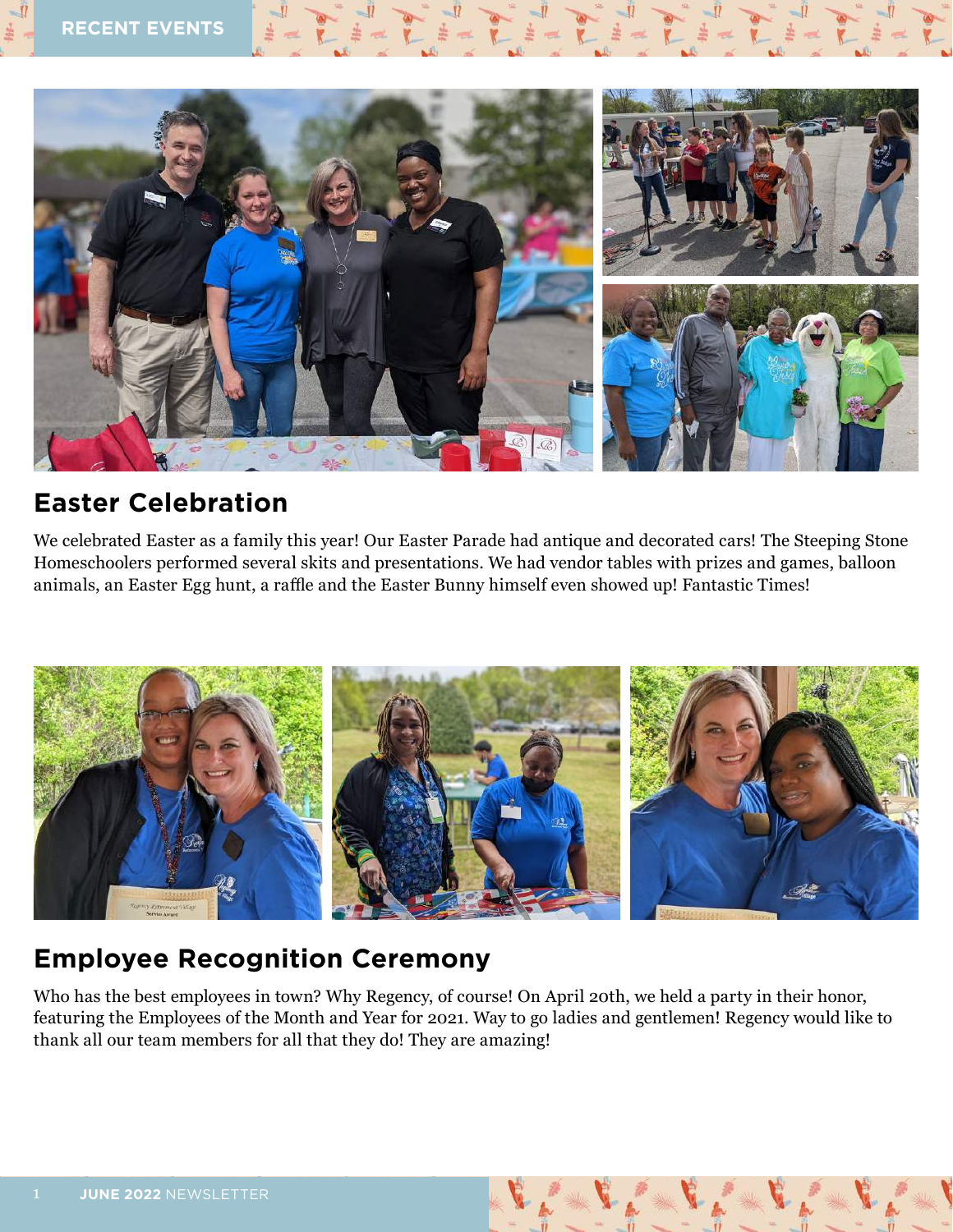

### **Cinco de Mayo Party**

The essence of Mexico was in the Sun Room as we celebrated Cinco de Mayo on May 5th. Raul Mejia inspired our residents and staff to dance as we all listened to his authentic Latin music. From love songs to rousing dance songs, it was inspirational. Of course, what's a party without great food, so we indulged our taste buds in Mexican flavors with tacos, chips and Mexican Sweet Corn Dip, Gansitos, and Mamuts. What a delight!



## **Mother's Day Celebration**

To celebrate the mothers of our Regency home, we came together in the Sun Room to listen to a brilliant and captivating concert with Emily Joseph on vocals and Jeff Lopez on saxophone. What talent! As our ears were buzzing, we sipped on sweet drinks and savored the treats created just for our residents by the Dietary Department. Immediately after the concert, the residents dressed up for their very own photo shoot with locally famous photographer, Pete Dobbs. Talk about beautiful and handsome! What a great way to say, "Thank you!" to our mothers for all they have done!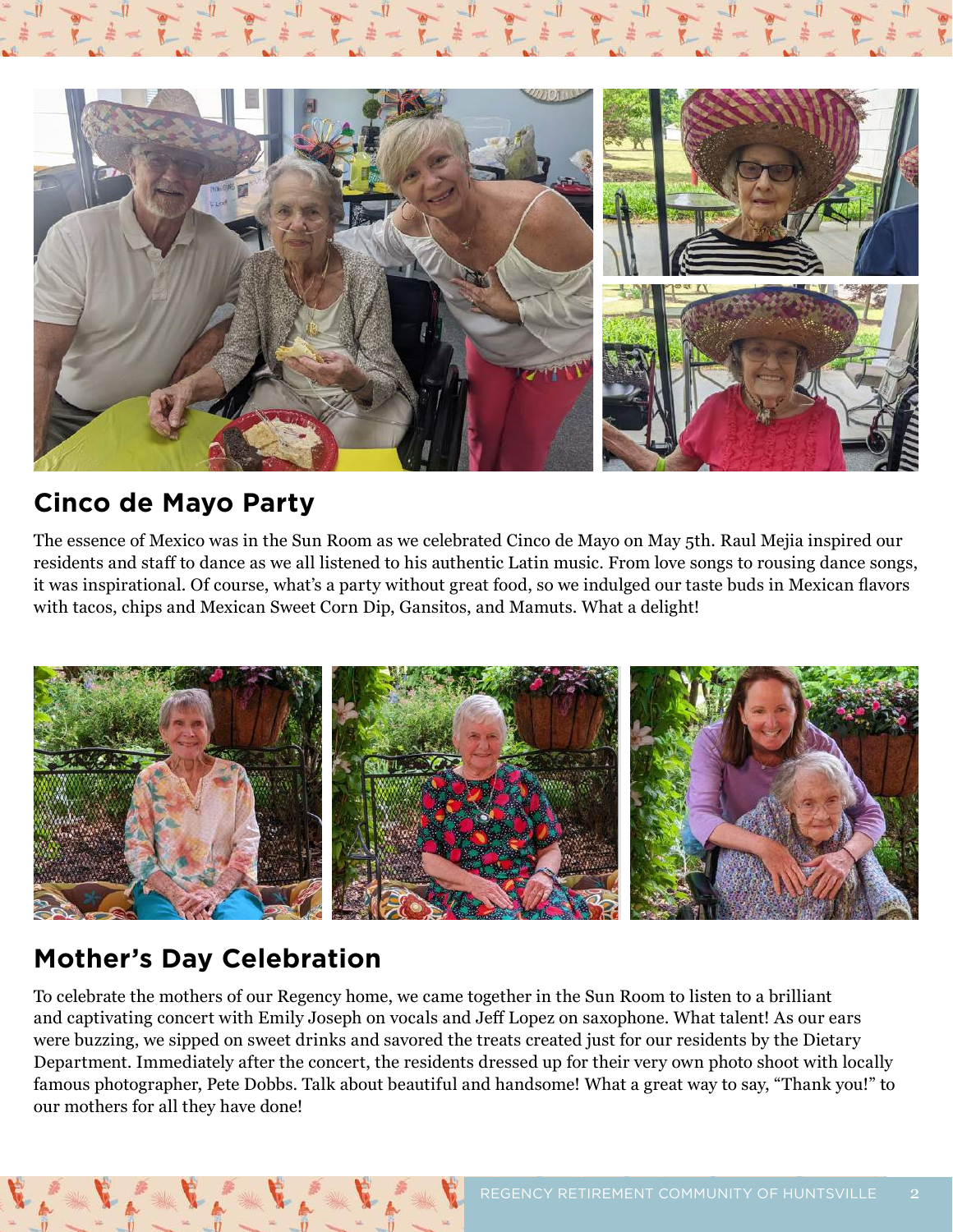

# **ALZ Bingo Fundraiser**

June 3rd at 1:30 p.m.

How would you like to be a part of a great cause and have fun participating? On Friday, June 3rd, we'll be renewing our commitment to fundraising for the Alzheimer's Association with a rousing 12 games of bingo. The suggested donation is \$5 per card or three cards for \$15. Come have some fun and participate for great odds at winning some top quality prizes for your apartment!



### **Father's Day Celebration** June 17th at 1:30 p.m.

Get those motors running! It's that time of year to get a little bit "loud" when the engines from our antique car show roar into the parking lot. We'll also have the Huntsville Concert Band on-site with almost 30 members playing a rousing concert. Gary will have the fryer fired up and will be frying Oreos and funnel cakes. Jason & Company will be here creating custom balloon animals and vehicles. Come and satisfy your desire for cars, food, and fantastic music, as we all join together in celebrating the fathers among us!



# **Bingo for Prizes with Zoe from Kindred Hospice**

June 14th at 1:30 p.m.

Lotion. Hand soap. Books. Coloring tools. Candy. Cookies. Those are just a few of the wonderful items that Zoe with Kindred Hospice brings to her activity. She also ensures that everyone wins two prizes…. sometimes even more. This is your chance to get a few things for your home just for participating and having fun. Can't beat that!



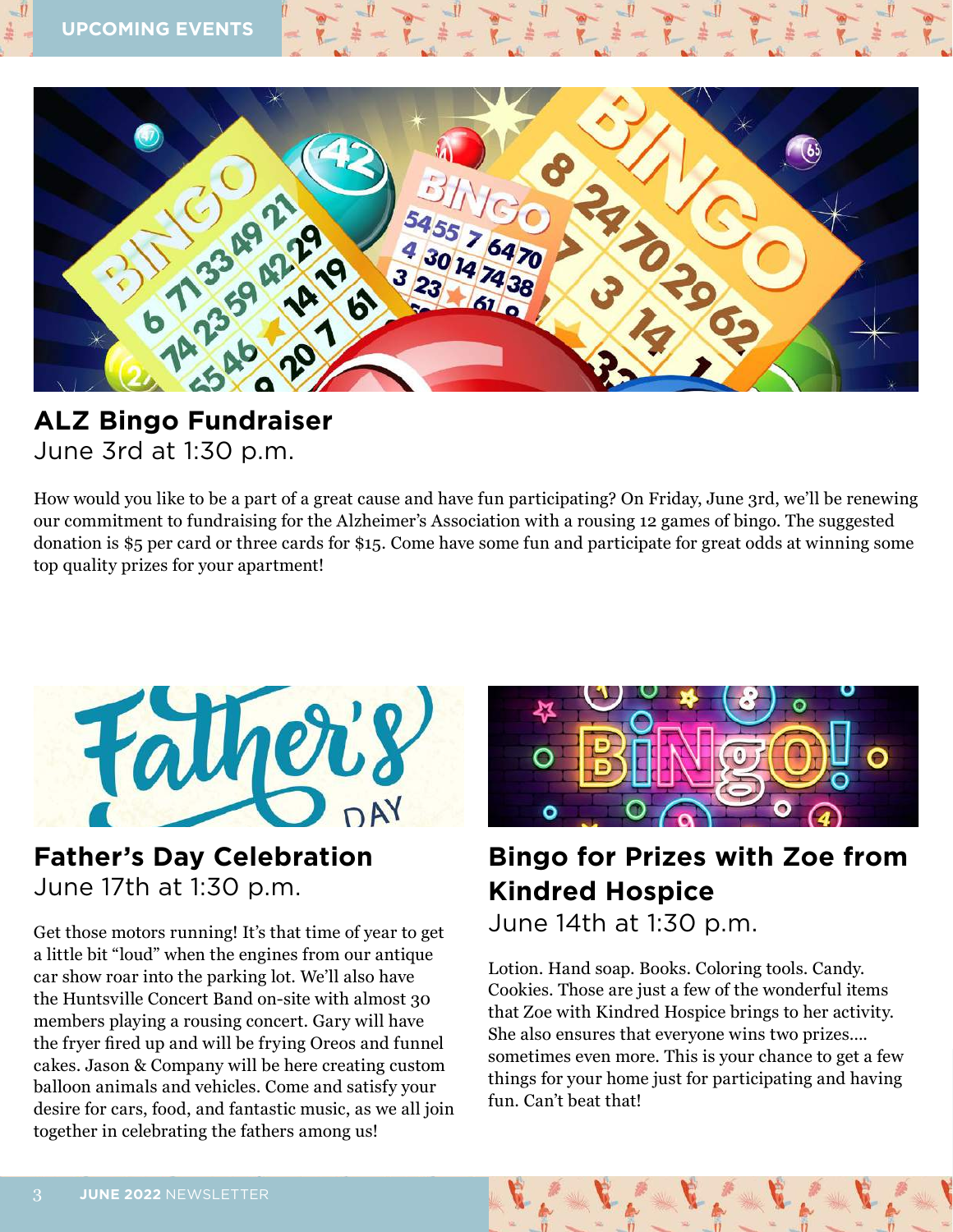

### **What's Cooking Wednesday and National Waffle Iron Day** June 29th at 2:45 p.m.

Waffles! Those gooey crispy delights topped with delicious goodies. What toppings do you prefer? We'll gather immediately after the concert with JD Pollard in the Sun Room for some Red Velvet Waffles topped with a few different options. Let's find out together what your favorite topping is!



### **Independence Day Cookout** June 30th from 11:00 a.m. to 1:00 p.m.

Time to fire up the grill and listen to some great music! The Beasley Brothers will be down from Nashville and here on-site for another astounding concert, as we indulge in some fresh BBQ and cookout items. Bring your family and friends and enjoy yet another great event together at Regency!



### **Chaplin McClaney with Comfort Care**

Every Wednesday at 12:45 p.m. Have you noticed the trend on our latest calendars?

Would you like to hear a rousing "word" every Wednesday? A short sermon applicable to everyday life and delivered in a very unique fashion? Join Chaplin McClaney every Wednesday in the sun room to be edified and encouraged in your daily walk!



### **National Food Days** Wednesdays

Of course, we all love food, and especially food that is unique and something we don't have a chance to eat every day. Picking up on this trend, your Activity Department has been celebrating national food days. You'll notice just in the month of June, we'll be indulging in foods such as cheese pizza, donuts, Rocky Road Ice Cream, fresh cut watermelon, waffles, and ice cream floats. Oh my!

### **Welcome New Residents!**

Louise Halbert David Thomas Mary Maiker

Pete Maiker Ruby Tucker Patricia Sanders

Charles Benson Clarence (Ray) Tucker Charles Borum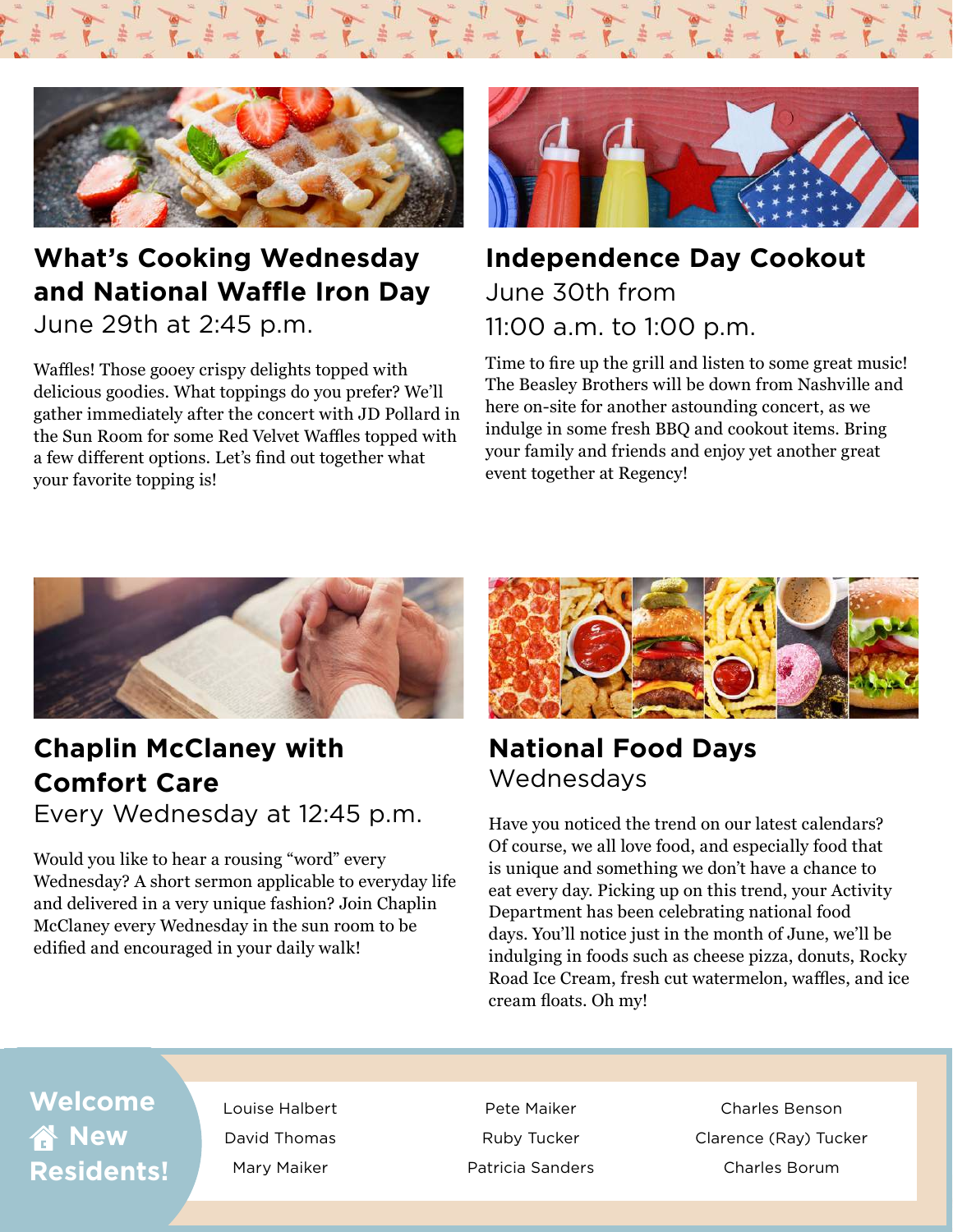

#### **Ms. Ruth Bridges**

Ms. Ruth has been at Regency Towers since February 2022. She grew up in Monrovia and graduated from Monrovia High in 1950. She married Fred and they were married for 72 years. Together they had one son. She worked at the Madison County Probate Judge's Office and retired after twelve years. For hobbies, she loves fishing, camping, sports and being outdoors. Ruth also enjoys bingo and coming to concerts. Join us in welcoming Ruth to Regency Towers!



June 7 June 12

June 21 June 22

Joan Warren Willie Kelley Mary Klar Burlin Toon Barbara Wright June 4 June 1 June 2 June 3 June 4 Doris Brewer Helen Brothers Jerry Gann Ida Hilmes Vera Dunson

June 20 Sarah Ashley Charles Stebbins June 27 Richard Moore Elizabeth Green June 30 June 29 June 30



| June 16                   |  |
|---------------------------|--|
| June 21                   |  |
| June 28                   |  |
| June 28                   |  |
| June 29                   |  |
| Anastasia Nguanyi June 30 |  |
|                           |  |

#### THERAPY CORNER

Welcome to another edition of Therapy Corner.

In this month's edition I would like to discuss a topic I revisit from time to time, safety in the home. Most of you reside in an apartment where space is at a premium, so that is where I will start.

Make sure that walkways are clear and clutter-free. I know we like to bring as many things from our homes as possible, but we need to make sure there is enough space in the walkways for wheelchairs and/or walkers. I have experienced too many instances where people have fallen trying to squeeze through tight spaces between furniture.

When arranging the furniture in your bedroom, make sure there is room between the bed and wall for a walker or wheelchair if needed. It may not seem a long distance, but leaving the walker at the foot of the bed and walking to your bedside unsupported increases your fall risk greatly. Please beware of throw rugs. I am not a fan of these and prefer they not be in your home as they are a huge fall risk. However, if you must have them, make sure the edges lie flat and are either adhered to the flooring surface or are heavy enough to not come up.

Lastly, I know we all love our old faithful recliners. We have them broken in and they fit us like a glove. However, time may have made it more difficult to get out of the chair. It may be too low or it might rock. If it takes multiple attempts to get out of the chair, you are at an increased fall risk. Now don't get upset at the thought of parting with your comfy chair. Simple modifications of blocking the rocker aspect or putting the chair on risers can allow you to fix the problem and keep the chair. There is also the option of getting you stronger and more independent in being able to get out of the chair.

I hope you will take these factors into consideration as you look around your apartment. If you are dealing with any of these issues, please have them addressed as soon as possible to decrease your fall risk. If you have questions or need help addressing these issues do not hesitate to contact the therapy department. I hope you find this information helpful.

Until next time...

*Your Restore Therapy Family,* 

Ryan Parden, PTA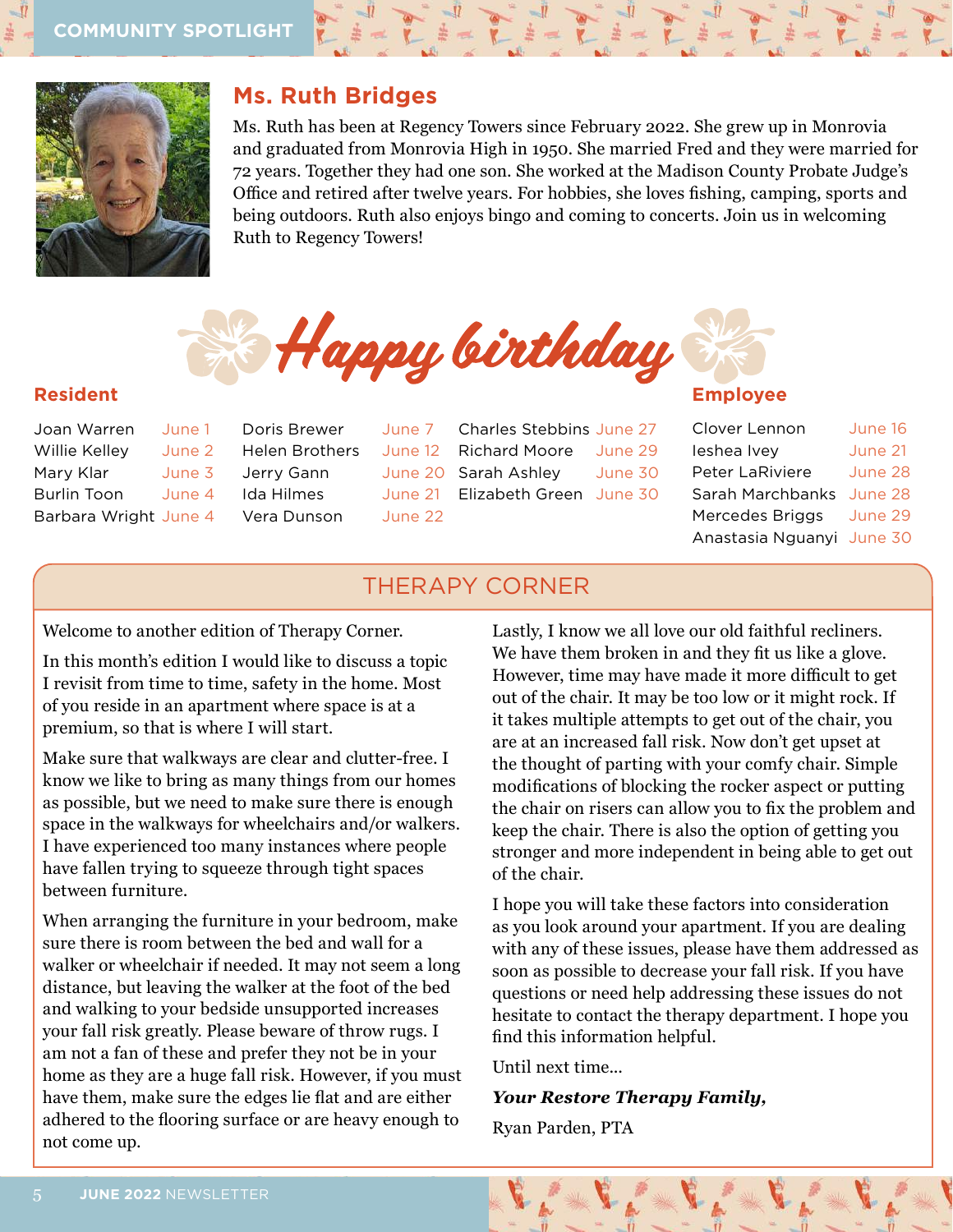|               | <b>WORD FIND</b> |          |         |       |                   |                |              |              |                   |                  |               |         |   |              |               |               |   |              |   |             |            |                |   |         |  |  |
|---------------|------------------|----------|---------|-------|-------------------|----------------|--------------|--------------|-------------------|------------------|---------------|---------|---|--------------|---------------|---------------|---|--------------|---|-------------|------------|----------------|---|---------|--|--|
| V             | B                | Н        | S       | Н     | J                 | Κ              | P            |              | H                 | D                | Ε             | Q       | R | A            | M             | Н             |   | Y            | S | J           | W          |                | S | B       |  |  |
| C             | K                | S        | N       | U     |                   | S              | $\mathsf{H}$ | N            | G                 | B                |               |         | Y | S            | O             | С             | Κ | С            | P | U           | S          | A              | K | O       |  |  |
| M             | C                | Ζ        | Ζ       | М     | O                 | S              | G            | Ο            | D                 | D                | Ε             | S       | S |              | O             |               | N |              |   |             |            |                | E | $\circ$ |  |  |
| C             |                  | V        | Χ       | P     | V                 | Κ              |              | J            | B                 | V                | A             | Q       | Y | R            | N             | U             | D | Ε            | N |             | Q          | Н              | K | Ε       |  |  |
| A             | G                | Н        | $\circ$ | F     | B                 | F              | A            | O            | U                 |                  | B             | X       | Z | O            | S             | N             | Z | O            | N | U           |            | F              | N | H       |  |  |
| N             | E                | $\Omega$ | Υ       | E     | U                 | Н              | S            | $\mathsf{P}$ | R                 | F                | O             | Н       | V |              |               |               | O | $\mathsf{P}$ | N | S           | С          |                |   | J       |  |  |
| C             | M                |          | O       |       | А                 |                |              |              | J                 |                  | D             | Ο       | А | ( )          | Ω             | U             | D | А            | W | R           |            | А              | P | D       |  |  |
| Е             |                  | K        | J       | G     | Ζ                 |                | U            | R            | W                 | Н                | A             | $\circ$ | M | G            | N             | S             |   |              | W | Ζ           | A          | G              | R | A       |  |  |
| R             | N                | S        | J       | G     | Ε                 | Н              | Τ            | A            |                   |                  | N             | Κ       | H | Ε            | Ε             | U             | А | R            | O | S           | $\bigcirc$ |                | A | R       |  |  |
| Q             |                  | Q        | K       | Z     | Н                 | A              | Е            | Ε            |                   | Κ                | N             |         |   | R            | S             | Κ             | С | A            | ν | Κ           | P          | G              | W |         |  |  |
| <b>ZODIAC</b> |                  |          |         |       | <b>ASTROLOGER</b> |                |              |              |                   | <b>CLEOPATRA</b> |               |         |   |              |               | <b>JULIUS</b> |   |              |   |             |            | <b>GODDESS</b> |   |         |  |  |
| <b>GEMINI</b> |                  |          |         | SOLAR |                   |                |              |              | <b>MOONSTONES</b> |                  |               |         |   |              | <b>ASTUTE</b> |               |   |              |   |             | LOYALTY    |                |   |         |  |  |
| CANCER        |                  |          |         |       |                   | <b>HISTORY</b> |              |              |                   |                  | <b>JUNIUS</b> |         |   | <b>BLOOM</b> |               |               |   |              |   | <b>FLAG</b> |            |                |   |         |  |  |

#### CROSS-WORD

#### **Down**

- 1. In 46 BC Julius Caesar created the calendar by adding two more months to the year.
- 3. The first day of\_\_\_\_\_\_in the northern hemisphere is June 21st.
- 5. The period of time from the middle of May to the middle of June was considered by the ancient Romans to be an ill-omened time for \_\_\_\_\_\_\_\_\_
- 7. June has three birthstones –alexandrite, \_\_\_\_\_\_\_\_\_ , and pearl.
- 10. June was called sera monath by the Anglo- Saxons, which translated into "\_\_\_\_\_\_ month"

#### **Across**

- 2. In the United Kingdom, June is National \_\_\_\_\_\_\_\_\_ Month!
- 4. June is the modern-day adaption of what Latin word? \_\_\_\_
- 6. Those born under the star sign \_\_\_\_\_\_\_\_\_ are said to be loyal friends with great emotional depth.
- 8. The birth flowers of June are the honeysuckle and the \_\_\_\_\_\_\_\_\_.
- 9. The tennis tournament\_\_\_\_\_\_\_\_\_ runs through the month of June.
- 11. The United States celebrates \_\_\_\_\_\_\_\_\_ Day, on June 14th.
- 12. Geminis are said to be, \_\_\_\_\_\_\_\_\_ adaptable, and smart.